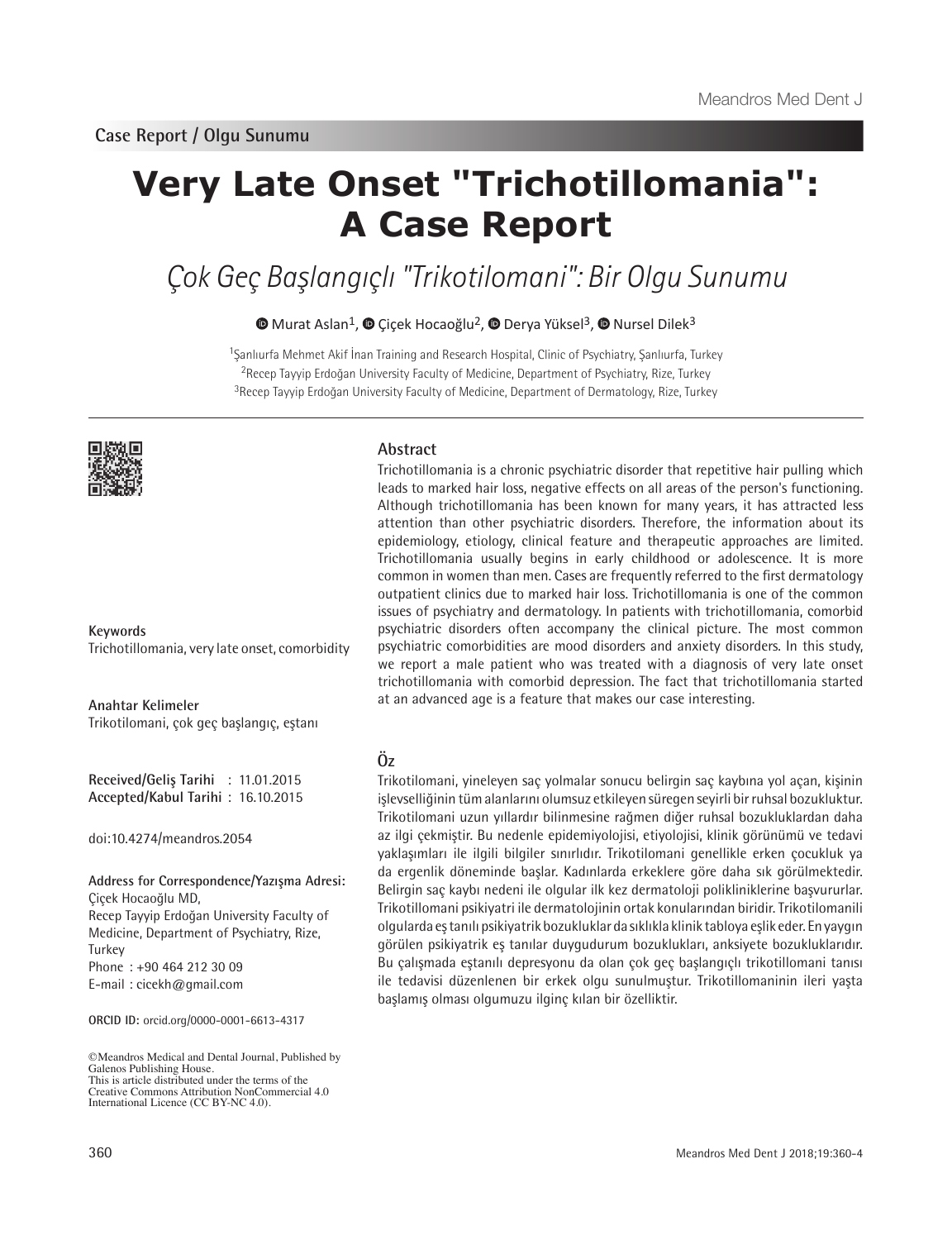# **Introduction**

Trichotillomania is a psychiatric disorder that repetitive hair pulling behavior leading to marked hair loss, severe, progressive and difficult to treat. As Hautmann and others (1) reported, even though trichotillomania has been known since the 12th century, it was described for the first time in the late  $19<sup>th</sup>$  century by a French dermatologist Francois Hallopeau. Trichotillomania lexically means uncontrolled hair pulling in ancient Greek (2). Even though it has been known for a long time, epidemiology, etiology and treatment approaches of trichotillomania are still not known exactly today. In other words, it took less attraction in comparison with other psychiatric disorders although it has been known for many years. As a result of trichotillomania, complete or partial alopecia occurs in the scalp in most cases. According to basic clinical data in recent terms trichotillomania is seen more common than it was believed to occur in the past. This disorder starting in infancy and adolescence period and typically appearing in critical developmental periods may reoccur in other parts of the life as a result of unwanted and distressing situations (2,3). Although trichotillomania can be seen in every age, starting age is average 12-13 (4,5). It generally starts before the age of 20, while it rarely starts after 20. It is mostly seen between the ages of 11 and 15 (2,6). It is reported that in the early type which starts before 6 the rate of male and female equals to each other and this type gives a good respond to the treatment with a better clinical course. It is also reported that late start trichotillomania which is seen after 13 is more seen on girls tend to becoming chronic and reveal comorbidity and resistance to the treatment (7,8). The studies related to *etiology* of *trichotillomania* and treatment have been increased in the last 20 years. Especially, new factors such as relaxation training, making patients raise awareness on the habit, self monitoring, and training on reversing the habit as treatment approach (2). Even though the reasons taking role in etiology of trichotillomania are not definitely known, it is thought that biological, psychological and social factors are effective. The findings which refer to that hair pulling behaviour is more seen in the families of the cases indicates the importance of the genetic predisposition on which

many various genes take role (9-11). In this study a very late start trichotillomania patient, not defined in literature before and accompanied by depressive symptoms is presented under literature knowledge.

# **Case Report**

The case is 72 years old, male, married, retired, primary school graduate and has five children. He was born in a village of Rize. He still lives with his family in the same village. He applied to our outpatient clinic at the recommendation of his family and also voluntarily as he had the habit of pulling hair and other hairs on his body.

**History:** This behaviour of the patient who started to pull his hairs on his body as far as his hand reach about 4 years ago emerged mostly when he had a trouble. The patient said that in those times he felt itching in hair and hair roots and overwhelmingly wanted to pull his hair. He also added that he enjoyed the sound which he heard while pulling his hairs because this relaxed him and during that he did not feel any pain. The patient who threw his hairs around randomly after pulling them said the feeling of itching was lost and he felt relaxed afterwards. He also reported that he sometimes regretted pulling hairs but he could not stop doing this. He repeated this 4 or 5 times a day and almost everywhere. Sometimes he suddenly felt this while he was performing prayer, he could not beat this and started to pull his hairs and discontinued his prayer. His 41 year old son died 18 months earlier. After he lost his child, he had complaints such as adductive, forgetfulness, sleeplessness, not enjoying the life, but there was increase in the behaviour of the patient who did not have any treatment during that time.

#### **Developmental History**

The patient who led all his life in the village where he was born was born by normal delivery. He had no problem during the growth and development periods. He had umbilical hernia operation 15 years earlier and cataract operation 6 years earlier. He had had a regular benign prostatic hyperplasia treatment for 3 years. There was no neurologic disease story in the family. Any change was not defined in the sleep and appetite habits of the patient who was outgoing and had a lot of friends before the illness. On the other hand, after he got the illness, he did not go out much and did not see his friends.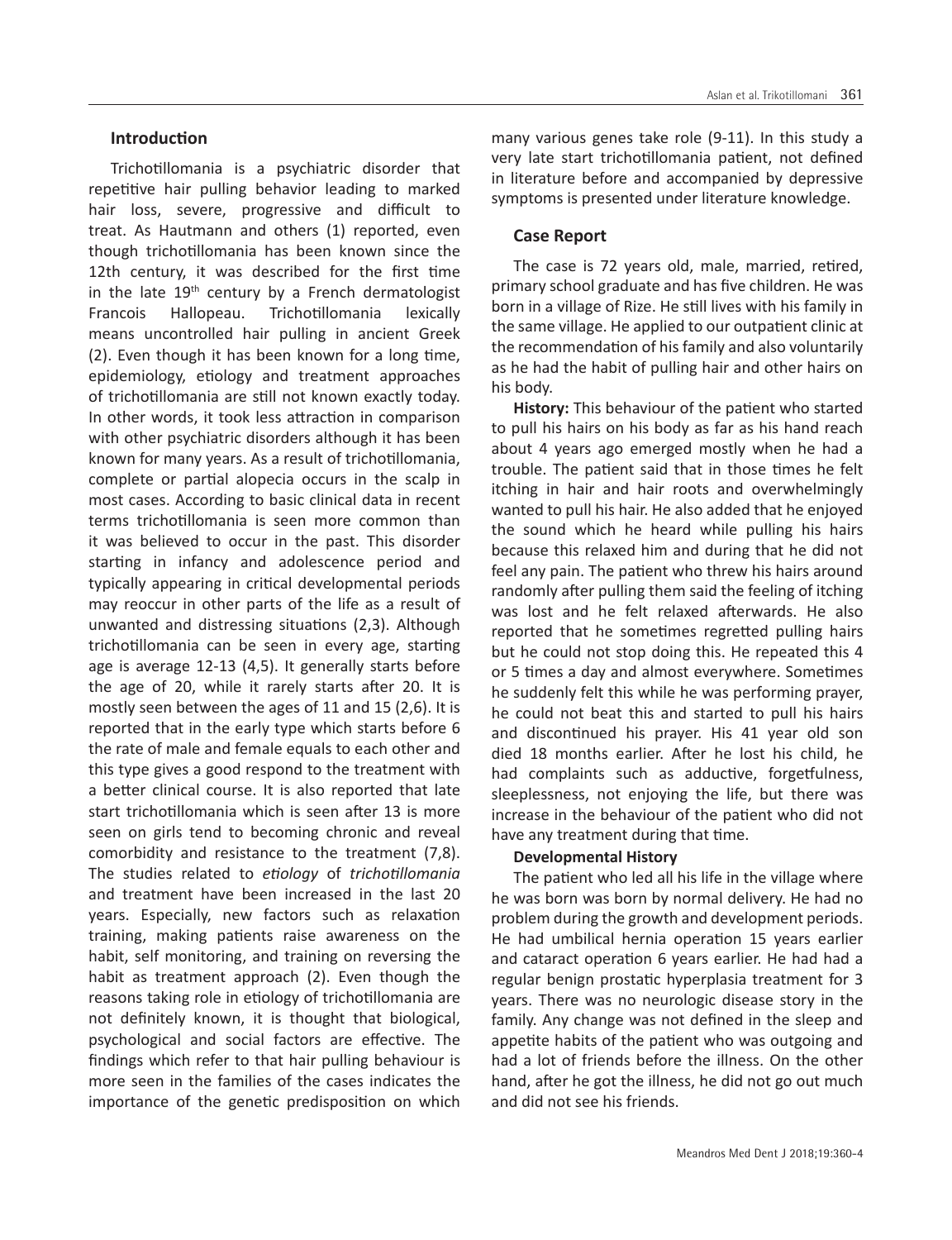#### **Physical Examination and Laboratory Findings**

In the physical examination of the patient, apparent hair loss was observed especially on the arms and legs of the patient. It was also seen that there were scar tissues and colour changes on the skin as a result of hair pulling. On the other hand, there were different lengths and areas not affected by hair pulling and seen normal in the alopecia part as a classical finding of trichotillomania. Also there was apparent localized hair loss in the frontotemporal part of the patient (Picture from 1 to 3). Hair pulling was undulatory from a central part. The patient was wearing a hat and had a beard to hide the hair loss. The patient was directed to dermatology polyclinic for his skin lesions and his necessary topical dermatological treatment was started. His electroencephalography (EEG) included normal findings. In the magnetic resonance imaging, slight explicitness was determined in the hemispheric cortical sulcus. In the other parts his age compatible changes were reported. Any pathological findings were not obtained from the patient who was examined in terms of dementia. Hemogram value, thyroid and parathyroid hormones, ferritin, vitamin B12, folic acid and syphilis tests were done and any pathological findings were not seen. The Mini–Mental State Examination (MMSE) was evaluated as 28 points.

#### **Mental State Examination**

Apparent hair loss in the body of the male patient, looking in his age, having compatible clothing to sociodemographic level, respectful, having eye contact, and with partly reduced self care was remarkable. During the interview, he gave brief and clear short answers to the questions. The tone of his voice was normal. Especially, he had a rising anxiety when hair pulling was mentioned. His sensitivity was depressed and his sensation was troublesome. His consciousness was open, oriented and cooperative. No pathological finding was detected in the perception. Memory capacity, intelligence level, the ability to assess reality and judgement were normal. His connotations were in regular thinking content and his disease, his case and his treatment, and the problems which he had with his family were related to insignificance and guilt feelings. His self esteem was reduced.

# **Findings**

Following the psychiatric examination, the patient was diagnosed with major depressive disorder and

trichotillomania and treated with fluoxetine 20 mg/ day (12).

Hamilton Depression Rating Scale (HDRS) was 18 points and Hamilton Anxiety Assessment Scale (HAAS) was 12 points. The patient and his family were informed about the disease and the treatment. After the eighth week of the treatment, apparent improvement in the symptoms of depression anxiety of the patient was observed. Also HDRS and HAAS points decreased. Especially raising the awareness for hair pulling was emphasized during patient interviews. The patient said that he felt discomfort because of hair pulling. In the next phase the treatment was carried on with cognitive behavioural therapy (CBT) with the patient whose awareness was raised. The patient was asked to record his feelings and thoughts while pulling hairs, but he could not comply with it. On the other hand, it was observed that the patient who communicated in a difficulty when he first applied to the clinic expressed himself better in later interviews. He gained new skills to control his behaviours. Apparent improvement in hair pulling behaviour of the patient was determined in the fourteenth week of the treatment even though hair pulling seldom iterated from time to time with stress factors. His treatment is still going on. The patient was informed before the study and his written and verbal informed consent was obtained.

# **Discussion**

Trichotillomania may cause serious worsening on the life quality by affecting the relationships between people, avoiding society and social activities, losing self control, feeling low respect with disappointment and affecting productivity negatively. Hair was pulled mostly from the vertex and then from the temporoparietal, occipital and frontal regions on the scalp (1,5). In the presented case hair pulling from vertex and temporal region complies with the literature information. Some positive or negative reinforcers about hair pulling take role in the continuation and the irritation of the action (5,6). In this case satisfaction and pleasure can be seen as positive reinforcers, while an unwanted affection or avoiding and recession from a situation can be seen negative reinforcers. It is known that patients tend to hide hair pulled parts (1,2,13). The fact that the patient came to the interview proves this. A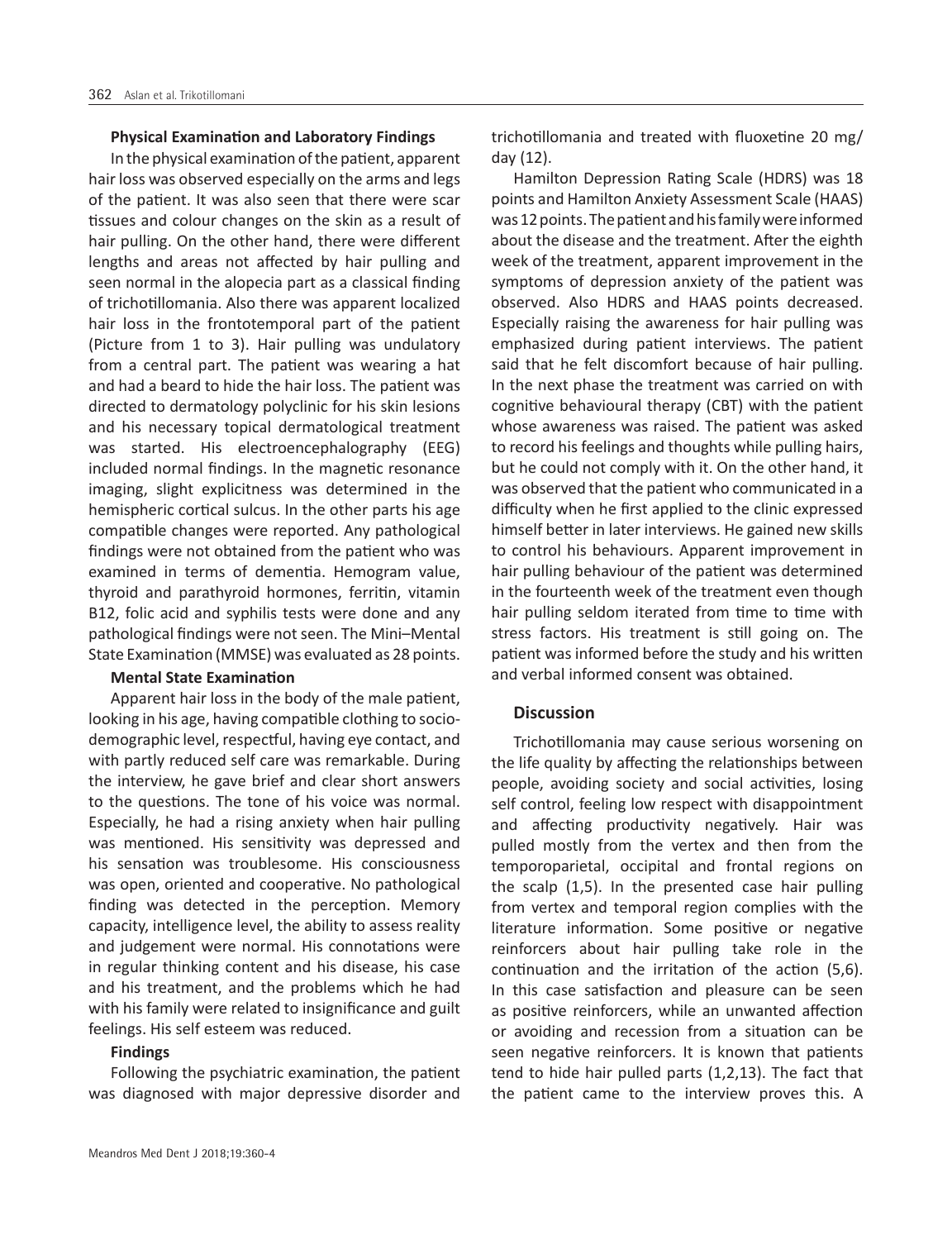view which supports that trichotillomania is seen in both genders and the rate of females' increases in advancing ages has a command. On the other hand, that trichotillomania is seen in males less than in females can be males' hiding hair pulling, decreasing hair pulling, and their preference to have their hair cut to struggle against hair pulling, or explaining this with male type alopecia. In addition another reason is that male patients apply to clinics less than female patients or they go to a clinic very much later (2-5). Our patient's being male and applying to the clinic 4 years after his disease started supports these results. It is stated that feelings mostly expressed before the action are anxiety, tension, boredom and guilt. When feelings before and after the action are compared, it is seen that the biggest change is in the feelings of guilt, boredom, comfort, sadness and anger (14,15).

 Tension which occurred before hair pulling and comfort which was felt after the action in DSM-IV-TR criteria were determined in our case. However, tension before the action and comfort and pleasure after the action taking place among previous diagnostic criteria in newly published DSM-5 diagnose and classification system were removed and instead iterating reducing hair pulling and stopping it criterion was placed (16). Also, it was reported that there was stressful events and trauma stories which started the illness in our case (2,17). It is remarkable in the case that increase in the complaints of the patient was observed after his son suddenly died. Even though the knowledge related to an efficient treatment is quite limited, prevalence and possible effects on life quality of trichotillomania were defined. In the studies for adult sample group with trichotillomania Axis I disorder existence during and before diagnosis was reported 82% (18). Most frequently seen togetherness is mood and anxiety disorders. Swedo and Leonard (19) (1992) determined the unipolar depression rate as 39% for a mixed sample group formed with children, teenagers, and adults with trichotillomania. In the presented case comorbid depression complies with those results. As in other psychiatric disorders, that trichotillomania is together with other psychiatric disorders makes diagnosis in the patients difficult, and also negatively affects the treatment and the prognosis of the disease. Questioning the disorders in routine psychiatric examinations and semi structured interviews will be beneficial for early diagnosis. Although there is

not enough evidence, firstly with selective serotonin reuptake inhibitors (SSRIs), clomipramine and other antidepressants there are CBT as effective therapies (20-28). Also, fluoxetine was preferred for the treatment of our patient. As a result of controlled studies, CBT, mainly Habit Reversal Training (HRT), arranged to raise the awareness on hair pulling are more effective in automatic pulling, whereas the strategies based on cognitive and adoption are more effective in focused pulling (29). For our case firstly awareness for hair pulling was provided and then the treatment was carried out with cognitive behaviourist techniques. Hiding hair pulling behaviours or limited or late application to the treatment due to embarrassment restrains wide controlled studies to be done. In our study similarly it is obvious that our case who had a late standard trichotillomania applied to the treatment very late and there was functionality.

In conclusion, it should not be forgotten that although trichotillomania is a psychiatric disorder accepted to start in early ages, it is also possible for it to be seen in old ages. To understand trichotillomania better, wide scale epidemiologic studies, arrangement of objective criterion of functionality disorder, searching pain tolerance in detail, and controlled studies which can compare psychological (supporting) and pharmacological treatments with CBT peculiar to young and old patients are required.

#### **Ethics**

**Informed Consent:** The patient was signed an informed consent form. He was photographed with plaque zones for comparison before and after the treatment.

**Peer-review:** External and internal peer-reviewed. **Authorship Contributions**

Surgical and Medical Practices: M.A., Ç.H., N.D., Concept: M.A., Ç.H., D.Y., Design: Ç.H., N.D., Data Collection or Processing: M.A., D.Y., Analysis or Interpretation: Ç.H., N.D., Literature Search: M.A., D.Y., Writing: M.A., Ç.H., N.D.

**Conflict of Interest**: No conflict of interest was declared by all authors .

**Financial Disclosure**: The authors declared that this study received no financial support.

# **References**

1. Hautmann G, Hercogova J, Lotti T. Trichotillomania. J Am Acad Dermatol 2002; 46: 807-21.